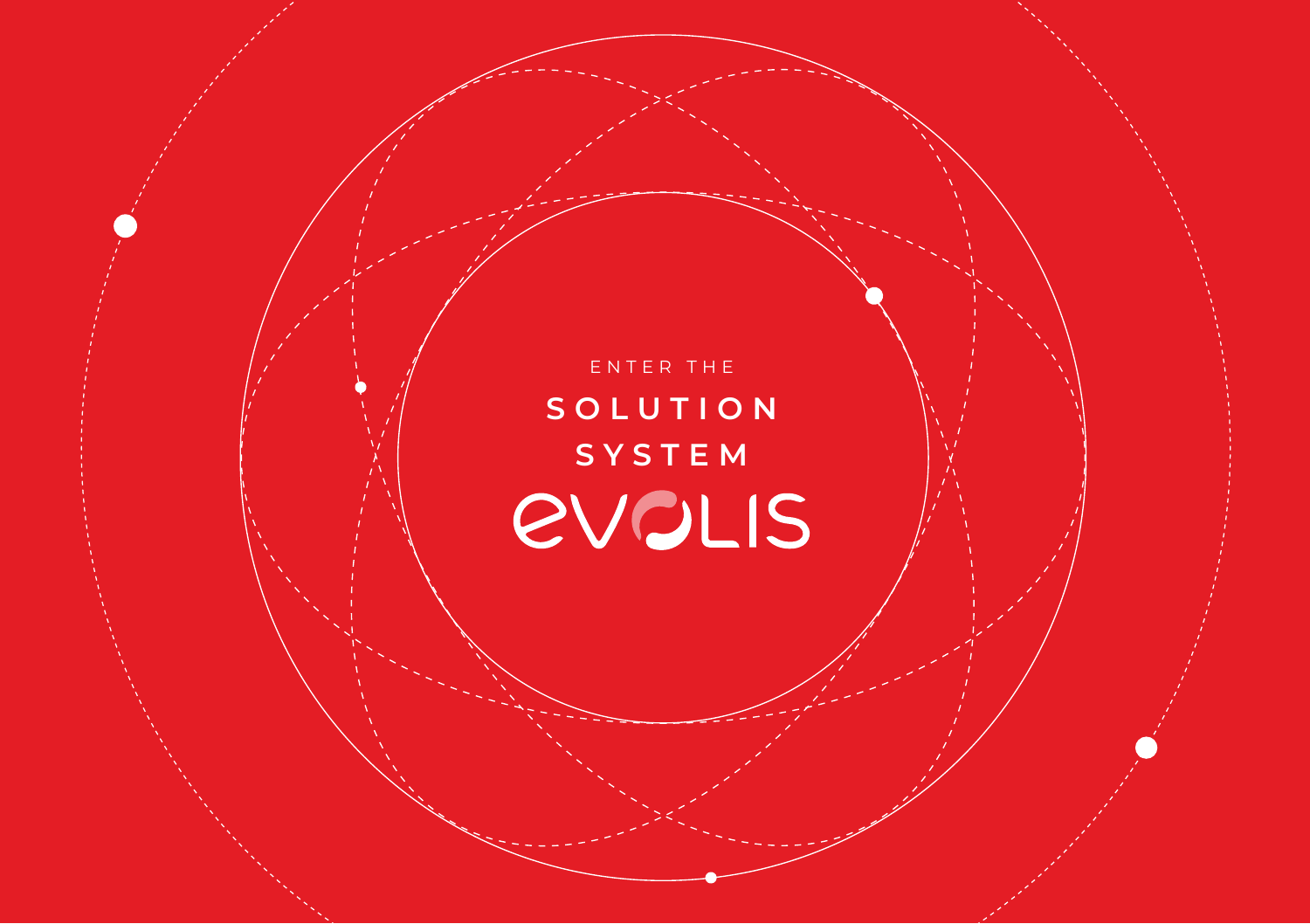2000

2010

## AN AUDACIOUS SPIRIT, **ALWAYS**



Evolis was born in 2000, with a signature: **« Card Printer »**. It is accompanied by a square logo, which establishes the Evolis identity and clearly displays its international ambition. In less than 10 years, Evolis will become the **world leader in the decentralized issuance of personalized cards**.

From the beginning of 2010, **Evolis develops its diversification strategy with its new product lines**: electronic signature tools, identification accessories, strong development around application software to create business solutions... Building on its international reputation and in line with its new strategy, Evolis has transformed its logo. The new logo is more streamlined and is associated with a new, equally evocative tagline: **« Much more than card printers »**.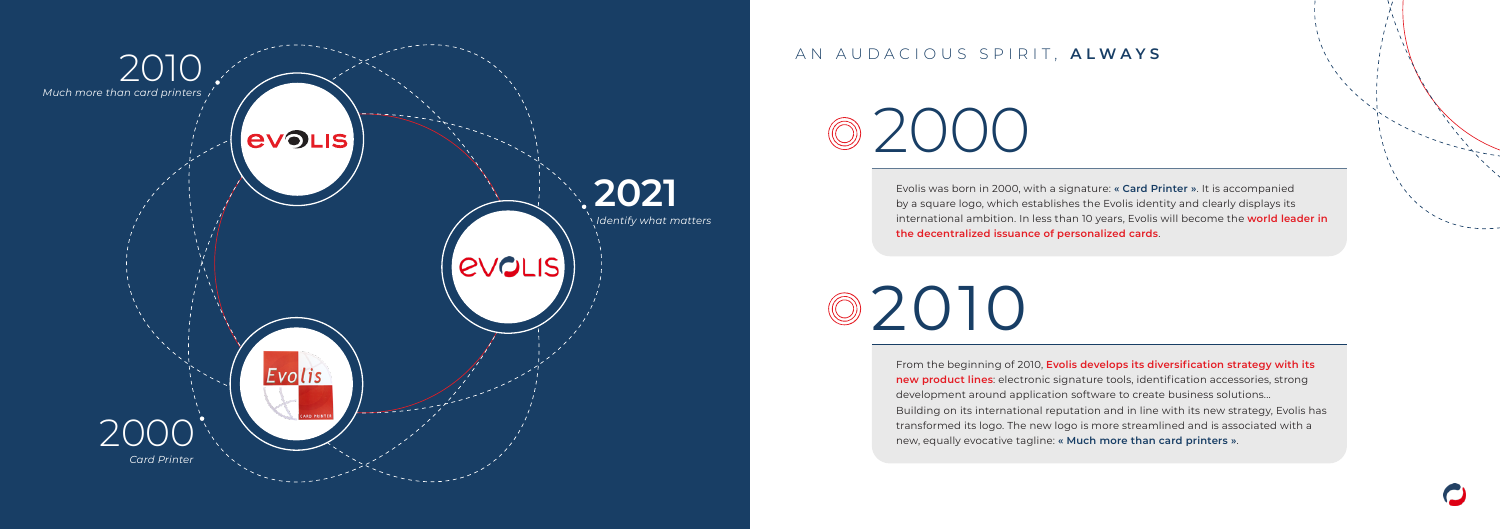# A NEW **LOGO**

This logo, this unique creation, conveys through its singularity the **notions of creativity and innovation** and thus asserts a leadership position.





**The shape of the « o »**, freely inspired by Yin and Yang, brings all its dynamism to the logo. **It almost seems to come alive**, bringing movement and harmony. A certain energy, also conveyed by this **bright red**.





The fire of **red** blends with the **blue** of water. The **balanced proportions** propose a more aerial logo. And in its center, this **symbolic, harmonious shape** that also illustrates « working together ».

**Doing things seriously, without taking ourselves too seriously**: this is our mind set. It is found both in the roundness of the characters and in the rigorous alignment of the composition. And this « e », like a smile.

# **EVOLIS**

### **New decade, new ambition: to become a global solutions provider.**

<sup>2</sup>2021

To be and remain the world leader in the decentralized issuance of personalized cards: this has been our ambition for 20 years. What about tomorrow? It will be to **open the field of possibilities to all technological solutions around the identification** of people and goods.

To support this new strategy, Evolis is changing its graphic identity. And to illustrate the range of solutions that are and will be gravitating in its eco-system, Evolis is inspired by solar systems and galaxies. This « solution system » also illustrates the strong link between the group and its customers, partners, suppliers, subsidiaries and brands.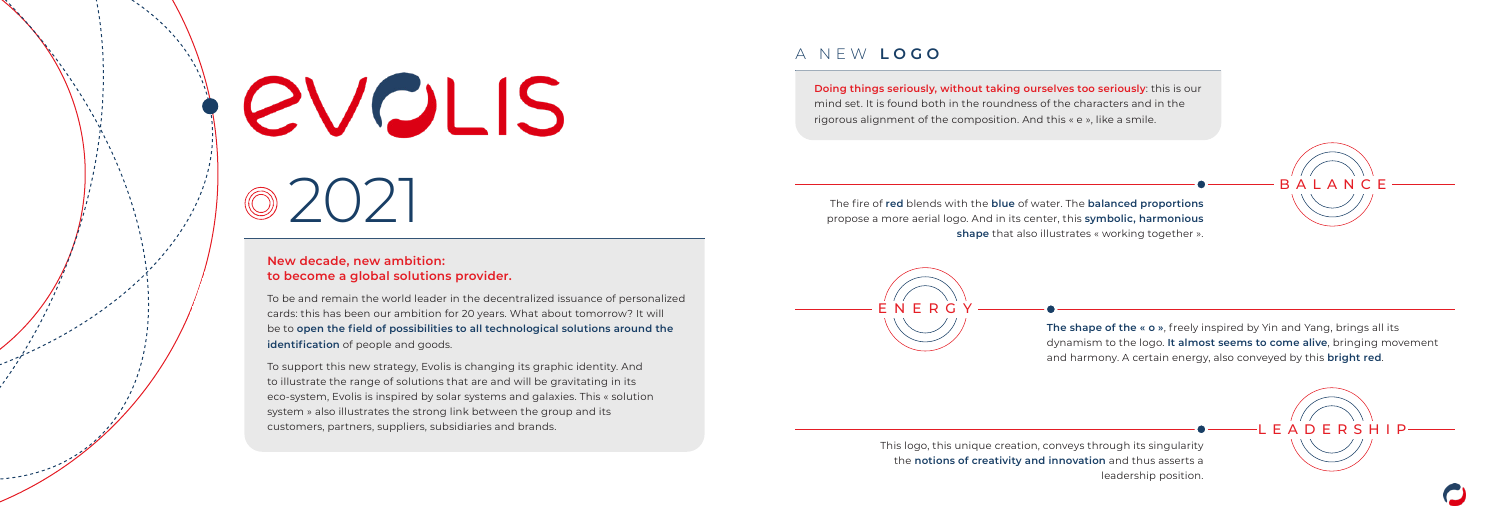LEARN

لمستسلس والمواقعة

COMMIT

WORK

TRAVEL

DISCOVER

ENHANCE

Identify what matters *Identify and recognize a person, an asset.*

*Who is important, who is considered.*

## **A recognition of each one, of each thing, for a greater freedom.**

**SECURE** 



Allowing people and goods to be identified means offering an infinite number of possibilities. It is to participate in the creation of a more open and safer world. It is to allow everyone to fully enjoy their freedom, with more fluidity, ease and harmony.

# A NEW **BASELINE**

The marker of our **existence**.